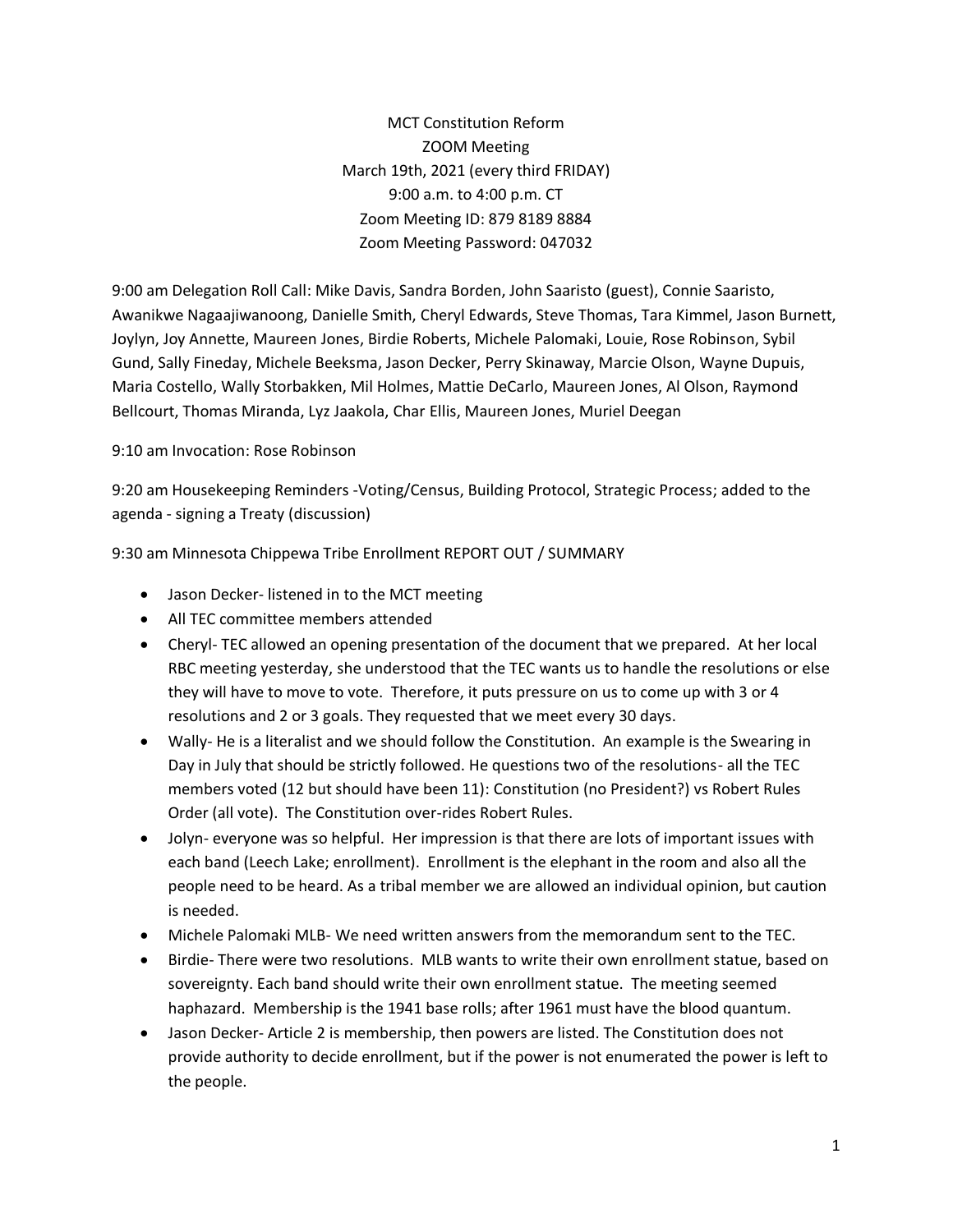- Discussion on the Mille Lacs Delegates Talking Points & Recommendation for Revision to Article 3 of the MCT Constitution- Each Band is a Sovereign Nation.
- Rose- it was good for the TEC to hear this topic.
- Cheryl Edwards- Perhaps we should schedule a meeting and invite TEC.
- Steve Thomas- The TEC [sic] is tabling these discussions. Our goals for enrollment are not currently in the Constitution. Need 30% vote of registered voters.
- Joy Annette having reservations decide their enrollment is further dividing the Anishinabe Tribe. What would happen to our reservations if we took the blood quantum out of membership requirements. Maybe this is the conversation that should be discussed.
- Jason Decker Resolutions have to go to Secretarial Elections. TEC could include Red Lake blood
- Michele Palomaki, MLB: went through the ML Delegates Talking Points & Recommendation.
- There was a discussion on transfer of membership from one band/tribe to another.
- Sally Fineday- I like the recommendation but wish we would stop saying blood quantum, the word itself is racist and by our using it we continue the racism internally.
- Birdie Roberts- We continue to use blood quantum because that's what is stated in the IRA and use the words from that law.
- Steve Thomas- Blood quantum has been unconstitutional since 1847.
- Birdie Roberts- Wants to switch power from TEC to the bands and rebuild the bands and push enrollment back to the bands.
- Birdie Roberts- Since 1871 the US government is not creating new treaties with Indians,
- Raymond -but prior Treaties executed prior to that are valid.
- Wally- The Nelson Act is referred as a treaty, but it is not a treaty.
- Sally Fineday- The six bands need a treaty related to the TEC
- Steve Thomas- The TEC was started fraudulent.
- Raymond Bellcourt- TEC and RBC are financial organization. We are not bound by US government because we are sovereign.
- Wally- We made treaties before the US was formed. We had treaties amongst ourselves before the White man made treaties with us.
- Next TEC meeting is April 29 & 30.

## 10:30 am BREAK

10:40 am

- Jason Decker- one option is to take out Blood Quantum out of the Constitution. We no longer need to reference the IRA.
- Carrie- Each Band decide membership. Third option ?
- Steve Thomas We need to delineate what can we do now with in the Constitution. He believes, no. Don't want one generation solution. Wants a vote on taking out Blood Quantum.
- Jason Decker- The TEC could decide what constitutes what is required for Minnesota Chippewa Tribe membership.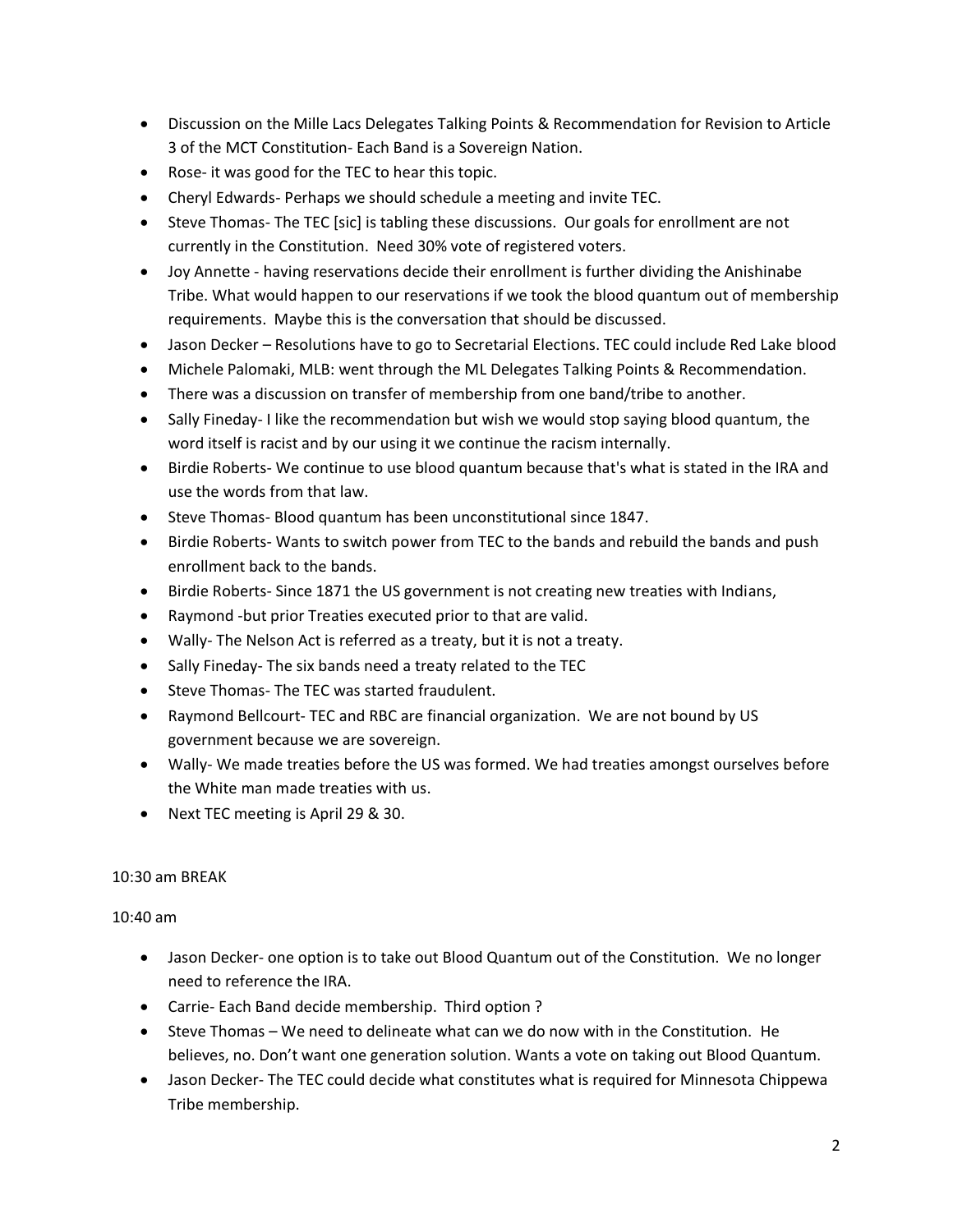- Wally- We need to leave blood in, at least being a lineal descendent. We are working on the overall Constitution that needs to be written in such a way that works with the Bands. Citizenship is part of the local Constitution.
- Jolyn- There are a lot of mistakes in the 1941 enrollment list/blood roll.
- Jason- 1941 was an unscientific roll.
- Birdie- Why would we even consider 1941, we should we go back further.
- Carrie- March  $4<sup>th</sup>$  meeting we talked about future generations, Sponsorship....
- Discussion of Resolutions- (Wally) (Constitutional Amendment) Make everyone on the July 3, 1961 rolls full bloods or 1941, kick the can down the road. (Steve Thomas) Other two resolutions need a Constitutional change. Every time you push blood quantum, it is disrespectful to our ancestors. Carrie Aspinwall is pro the "lineage." (Rose Robinson) Everything is connected to the Constitution, including resources. Must promote Education. Our leaders should make Education a number one priority; our purpose is to take care of each other. (Liz) 1930's – genocide when our Constitution was created, why should we perpetuate. (Sandra) Changing the Constitution is difficult and it may be a long time before we can change the Constitution again therefore, we need to write a change that allows for flexibility and will work for several generation. (Birdie Roberts) We need to lay a good foundation and it could take awhile to write. There are things that should not be in the Constitution. (Jason) We need to set a date, 2022, for completion. (Jason) the Constitution does not give the TEC or the RBC enrollment power; the TEC made an ordinance. (Tara) initially the push for the Constitutional Reform was to remove the Secretary of Interior from the Constitution. (Steve Thomas) We must get done by 2022. (Birdie) we could complete Enrollment by 2022. (Cheryl) Let's put our timeline on paper. (Jason Burnett) Thought that we would be independent and it took us a year to get organized. I am confused at what the TEC asked us to do about enrollment. I thought we work on the Preamble, etc. The TEC will get involved in government structure. (Jason Decker) Is concerned that the TEC will push their 3 resolutions. (Raymond Bellcourt) Is concerned that by taking out the Secretary of Interior there will be no checks and balances with the TEC unless it is replace with another mechanism. (Wally) Rescind 1-80.

Frame out draft potential structure through discussion

Carrie summary of resolutions:

Each band on its own will solve membership; treaties with each other.

Remove blood quantum.

Direct Lineage

Any one born 1941 are full blood

All full bloods from July 1971

Cheryl: PowerPoint / Cheryl Edwards- Structure Governance: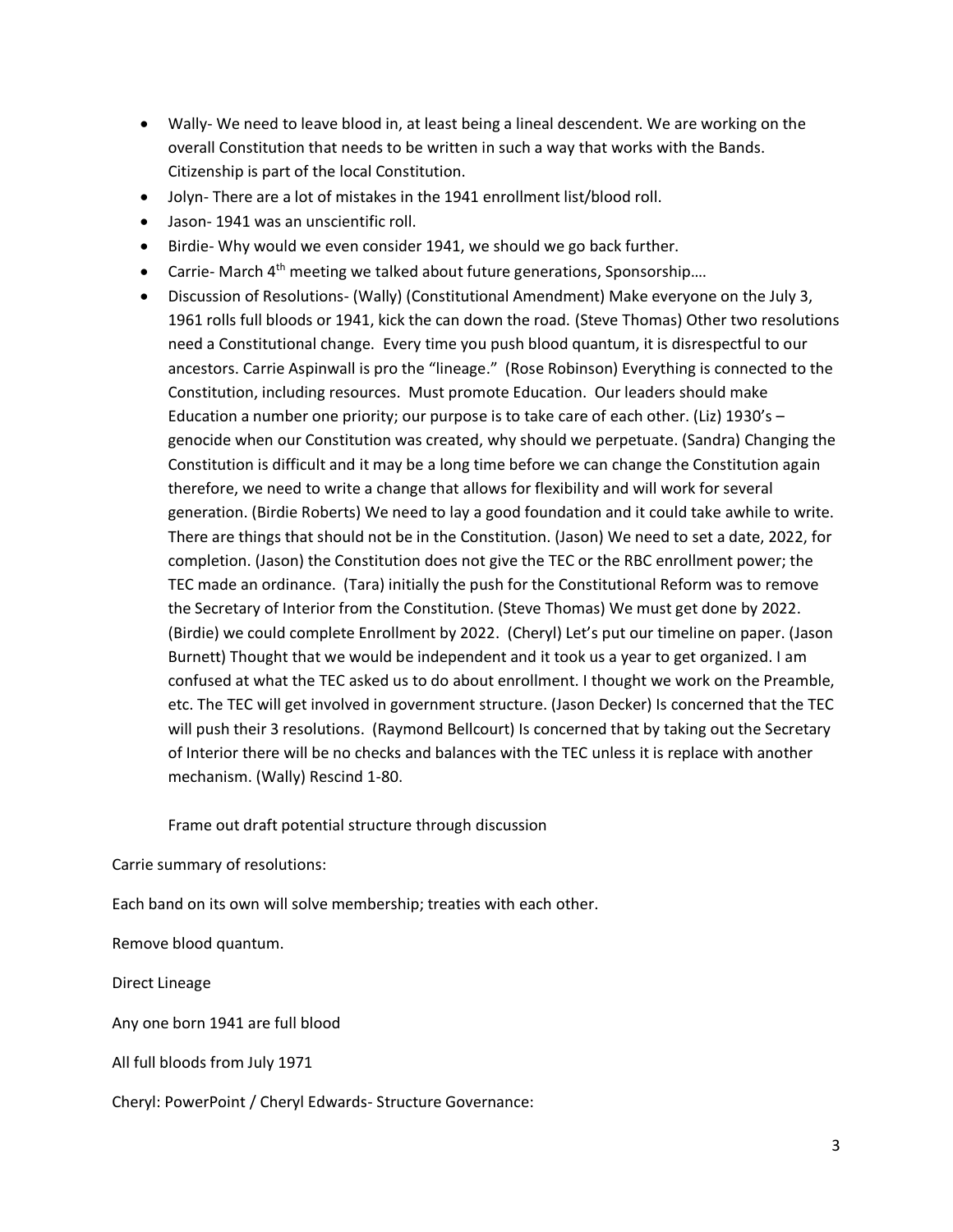did an overview of Participatory Governance and Consensus Building, why and how are we doing this Constitutional Convention? Public forums & meetings,

Functions and Responsibilities of a Constitution, Bylaws, Ordinance

Should we establish a Council as a checks and balance of TEC?

12:00 pm LUNCH

!:00 pm Continued Structure/Governance

Cheryl- It appears that we have agreed to reforming the Umbrella Constitution and each Band needs to work on their Constitution. Why not write the Band Constitutions at the same time.

Carrie: We need to do this work face-to-face to put it together, two-day meeting.

Cheryl: Need to finalize the Preamble, education, enrollment, governance structure. Per Jason Burnett we are in the driver's seat.

Birdie: There are still COVID meeting restriction.

Carrie: Next meeting April 16 and Facilitation Committee will set the agenda.

## **Committee Reports**

• TEC Committee

Steve: Wants us to vote on items which will change our relationship to TEC. Vote on: (1) All are methods of handling Enrollment needs a change to the Constitution. (2) Membership criteria happens at the band level.

Birdie: We need to simplify the above two above votes.

Liz: Use a walking caucus method.

Wally: Prefers to just put one item to the membership to vote- get rid of the Secretary of Interior. It will be hard to get 30% approval.

Steve: A summary paper should have the status of each item, whether the item was voted on item. Tribal governance is at the Band Level.

Jason Burnett: Prefers to work on the total Constitution, making sure we have the hot items in it.

Sally Fineday: has a synopsis of all action up to November.

Carrie: Will send Sally's synopsis to us for review and approval.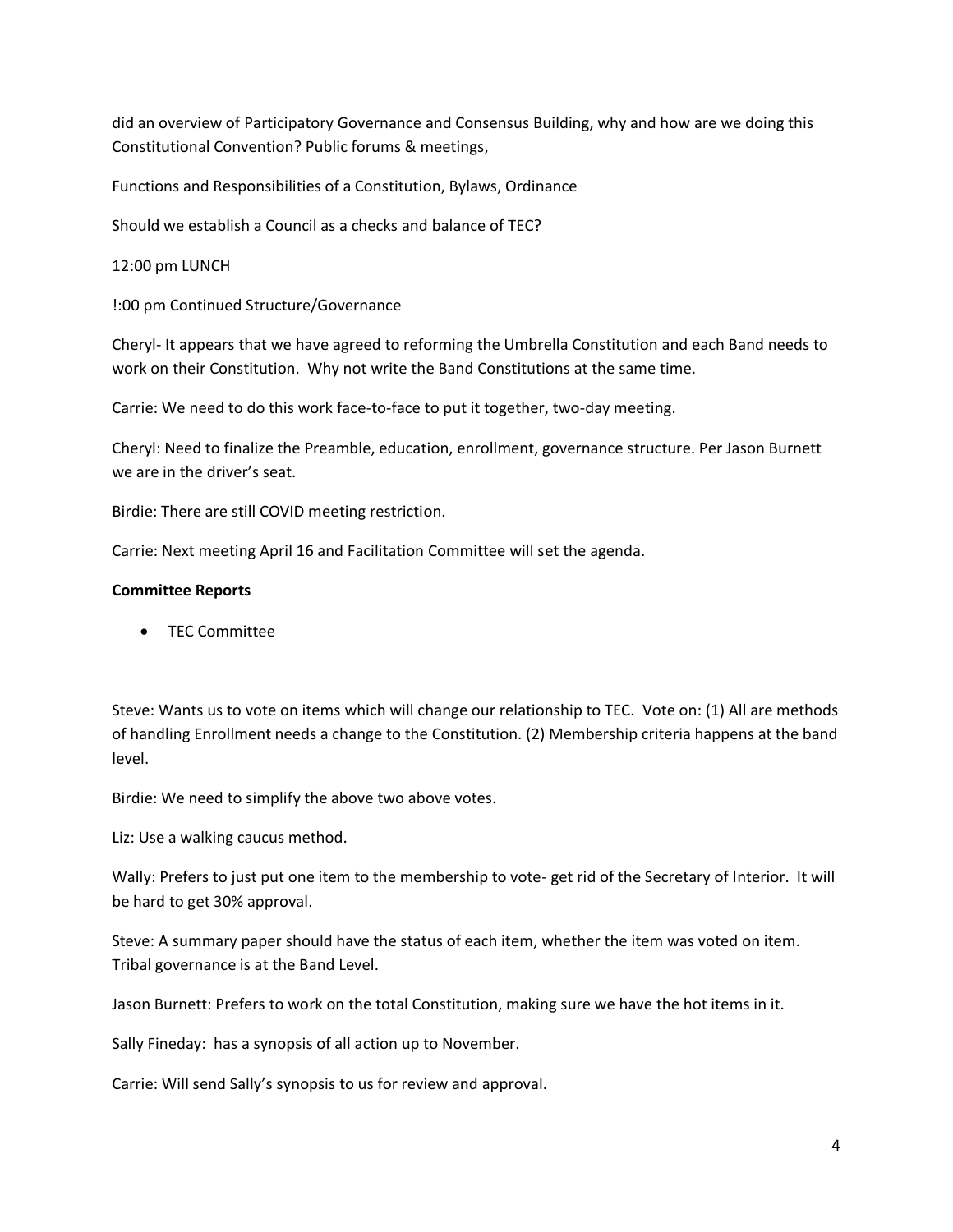- Finance Sally read the Finance Report and explain the form that the committee developed for requesting funds. Wally asked if we requested funds from the BIA.
- Education- Birdie- met March 8<sup>th</sup>. Next item is MCT (what is it, etc.). Rights of Nature. What other education, summary of important documents; e.g., IRA. Liz we are trying to be in sync with the other committees.
- Survey- Carrie we need some help there are only two members (Wayne Dupuis and Steve Thomas). Other members have not gotten invites. Send Wayne an email to volunteer for the committee: waynedupuis1@msn.com
- Drafting- Marcie: The Preamble is done; has received comments that it is too long. Drafting committee hasn't met recently. Jason Burnett: why don't we call the draft Preamble an identity statement.

## 2:17 pm BREAK

2:30 pm Develop 3-4 Enrollment Solutions for collaborative meeting with TEC

Indian Welfare Act: the 1/4 blood quantum is required to receive Federal service; members vs. citizenship

MCT Constitution: Proposed Enrollment Solutions/ Goals (Each Band decides its own citizenship.)

- 1. Each Band decides their own membership
- 2. Establish treaties between each Band
- **3. Direct Lineage**

Common Goals that align our Delegation with TEC

Constitutional Amendment, Amend the Constitution – Discussion to not piece mail, review what we've already completed, consensus on all elements and send to vote of membership – take the opportunity as community engagement will have to be significant to drive/ motivate members.

Sally Fineday- Are Bands should work together for mutual benefit such as purchasing, accessing Federal funds, etc.

Steve Thomas: The 3 above Goals/Recommendation should be treated as one Goal (Direct Lineage) with three parts.

Note: Next Zoom meeting date April 16th / 3rd Friday hosted by Mille Lacs

Post Note: We still need to schedule 2-day treat/session for 1st quarter 2021 Next meeting host, Invocation, and meeting minutes. Wally suggested that we ask the TEC to send a representative(s). Cheryl recommends inviting the whole TEC and keep control with this committee. Something will go on the ballot in 2022. Steve: let's have the entire constitution. Wally: We are speaking from our hearts, our minds, with one voice.